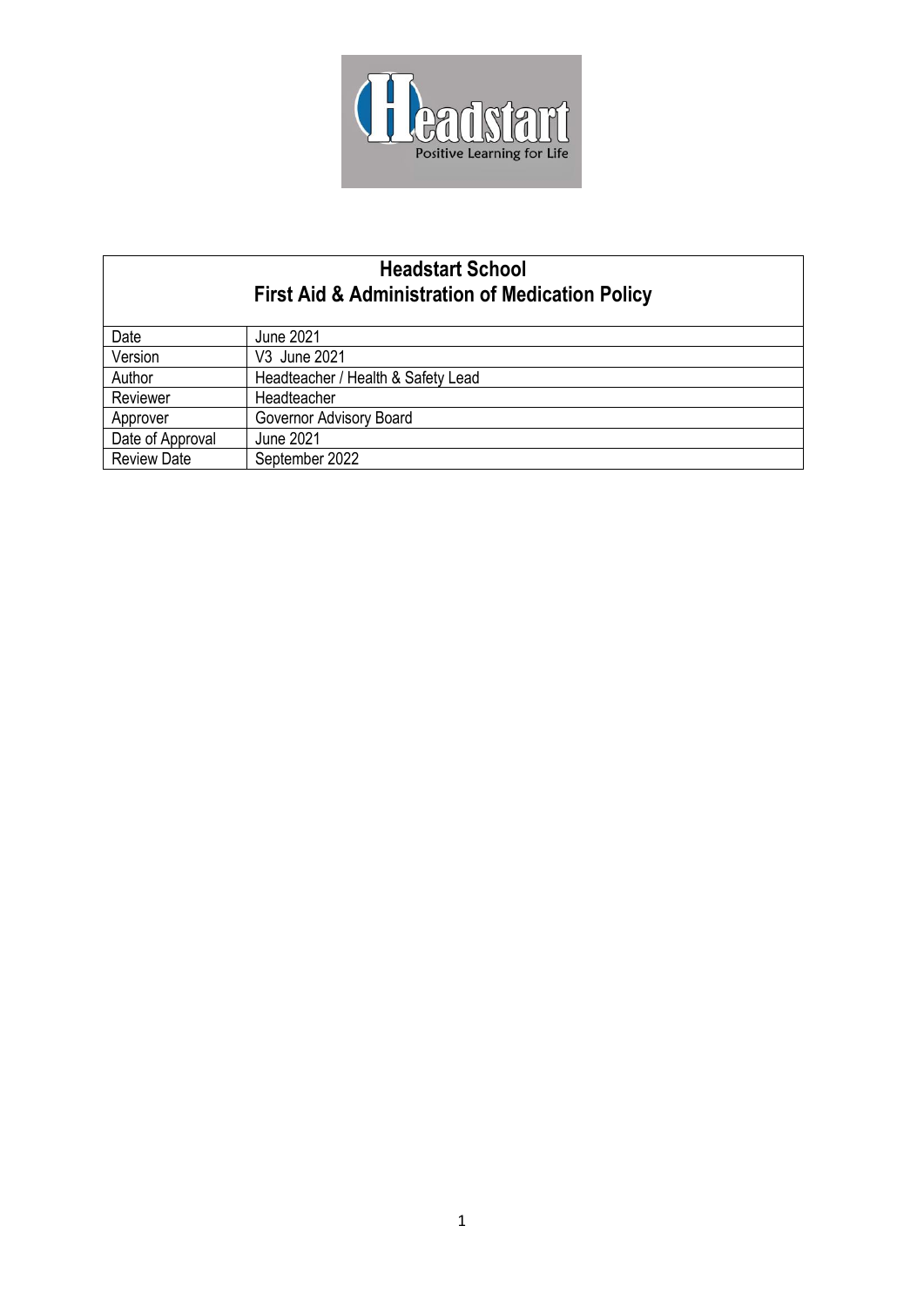

# **Rationale**

It is a statutory requirement for employers to make adequate first aid provision for all employees. At Headstart, we recognise that this provision should cover all staff, students, and visitors.

## **Provision**

### **Important concepts relating to First Aid at Headstart are as follows:**

- All users of the school will be able to contact the duty first aider via the office or via a member of staff
- There is a rota to ensure that a qualified first aider is on the premises and on call during the school day
- There will be at least four people on the staff who will have current first aid training
- The named first aiders for the school are listed at the end of this document and also published in school on the wall in every room
- The qualified first aiders provide first aid support and office administrators maintain supply of first aid materials to supplement first aid boxes. Parents will be expected to inform the school if their child has an allergy and a list of any such children will be kept and displayed

#### **Procedures**

#### **In the event of an accident the following procedure must be followed:**

- Render any equipment inoperative
- Once informed of an incident, the duty first aider will go to the casualty without delay and provide emergency care
- The appropriate adult (Parent/Carer) will be informed
- Summon further assistance if necessary
- If the injury is of a minor nature such as cuts, grazes and bruises these can be dealt with by any member of staff (Cleansing cuts and applying plasters, where it is established that there is no allergy to plasters, are deemed to be within the competence of all staff). Ensure follow-up treatment is carried out by reporting to the qualified First Aider. All cuts, scratches and abrasions on exposed skin should be covered by a suitable dressing or bandage
- If the injury is of a major nature, then an ambulance should be summoned immediately without undue delay caused by attempting to contact parents or guardians. If in any doubt then the incident should be treated as major, including where there is evidence of or suspicion of a head injury. The Headteacher must be informed at the first opportunity
- If a parent / carer / responsible adult cannot accompany a casualty to hospital, a member of the school staff will accompany him/her. The member of staff will remain with the casualty at hospital until the arrival of their parent / carer / responsible adult
- If the injured is mobile and it is felt appropriate, then he/she could be taken for emergency treatment to the hospital. However, this should only be done if it is felt safe to do so and will not be to the detriment of the casualty. For example, if instructed by the emergency services. The headteacher is responsible for making this decision under advice from the emergency services and arranging for a member of staff to transport the student/staff to hospital. No student may be sent to hospital unless accompanied by an adult
- Every effort should be made to contact Parents or Carers in time for them to accompany the casualty or meet the ambulance at the hospital; but removal should not be delayed on this account. Where a student is sent to hospital before parents have been informed the school office must be made aware of this and they will continue trying to contact the parent
- Where an accompanying adult is delayed at the hospital pending parental arrival, emergency cover for their teaching commitments must be arranged by a member of the Senior Leadership Team. Where necessary, eventual return to school can be by taxi and reimbursement claimed in the usual way
- Where time permits the casualty should be accompanied to hospital with a written report of the circumstances, to assist diagnosis and treatment, and a printout of the pupil's medical history can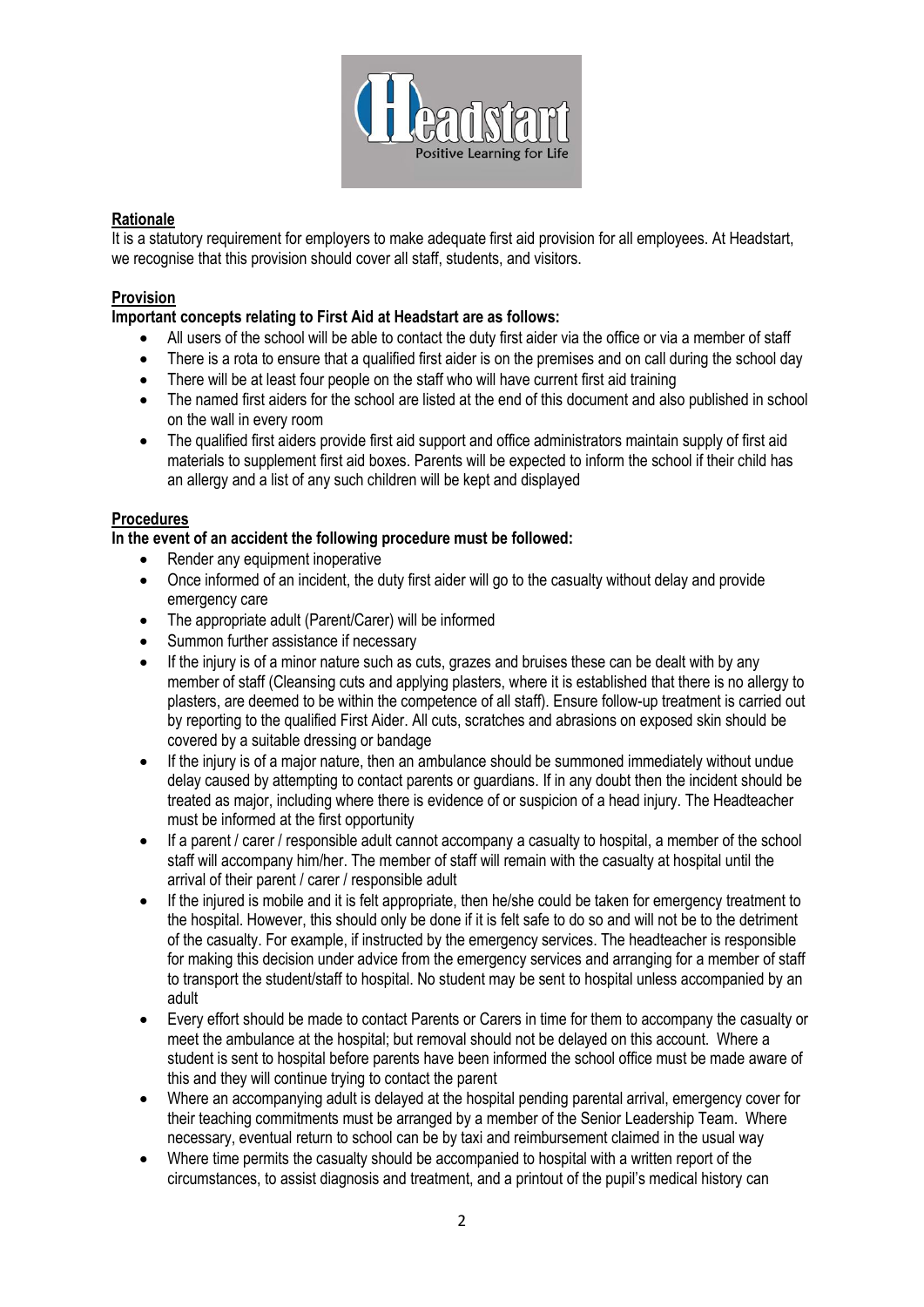

always be obtained from the medical section of the student folders. Where appropriate COSHH product safety data sheets may also be required. However, medical intervention should never be delayed by the absence of any of these purely supportive documents

- All staff must report any accident (or near misses) no matter how slight, involving either themselves, visitors or volunteer helpers by recording the details in the Accident Report Book. Pupil accidents, depending on the severity will be reported in the First Aid book and reported to Reception. This shall be completed by the staff member who witnessed the accident, or in the event of no witness, by the staff member(s) on duty at the time, for the attention of the Headteacher
- As the school is obliged to report certain categories of injury or dangerous occurrence to the Health and Safety Executive it is important that Nicki Dann is notified at the earliest opportunity of accidents or incidents that are of a serious nature to determine if the HSE should be informed
- All accidents will be investigated to prevent re-occurrence and risk assessments will be modified
- The responsible person (Health & Safety Officer) to report certain serious workplace accidents which result in external medical treatment such as an ambulance being required, occupational diseases and specified dangerous occurrences (near misses) should be reported to (RIDDOR) Reporting Injuries, Diseases and Dangerous Occurrences Regulations

### **General**

#### **Spillages of body fluids (blood, vomit, etc) should be dealt with as follows:**

- Use specialist bodily fluid cleaning kit if not available follow the following procedure:
	- o Wear disposable gloves and use a supply of disposable absorbent tissue
	- $\circ$  Use the tissue to mop up the spillage and either flush down a toilet or place in a plastic bag. being careful not to allow contact with the exterior of the bag, tie the bag and place this bag in another plastic bag. Dispose of the bag in the provided yellow human waste bin
	- $\circ$  Disinfect the area with a mild solution of disinfectant in water and wipe as in (1) above
	- $\circ$  Unroll the gloves carefully and place in a plastic bag. Place this in another plastic bag and dispose of in the provided yellow human waste bin
	- o Do not clean up spillages if you have exposed broken skin. Cover all such cuts, wounds and abrasions with suitable plaster or bandage

#### **Student Feeling Unwell**

In the event of a pupil feeling unwell during a lesson, they should be sent to the front office accompanied by an adult and a decision will be made as to next steps in order to support the student appropriately, if necessary, Parent/Carer may be called and the student allowed to go home. They will be recorded with an 'I Code' in the register.

### **Location of First Aid Boxes**

#### **Crouch Farm:**

First Aid boxes are situated in the:

- First Aid Room
- Reception
- Kitchen
- Room 3
- Room 12
- Landbase
- All School Vehicles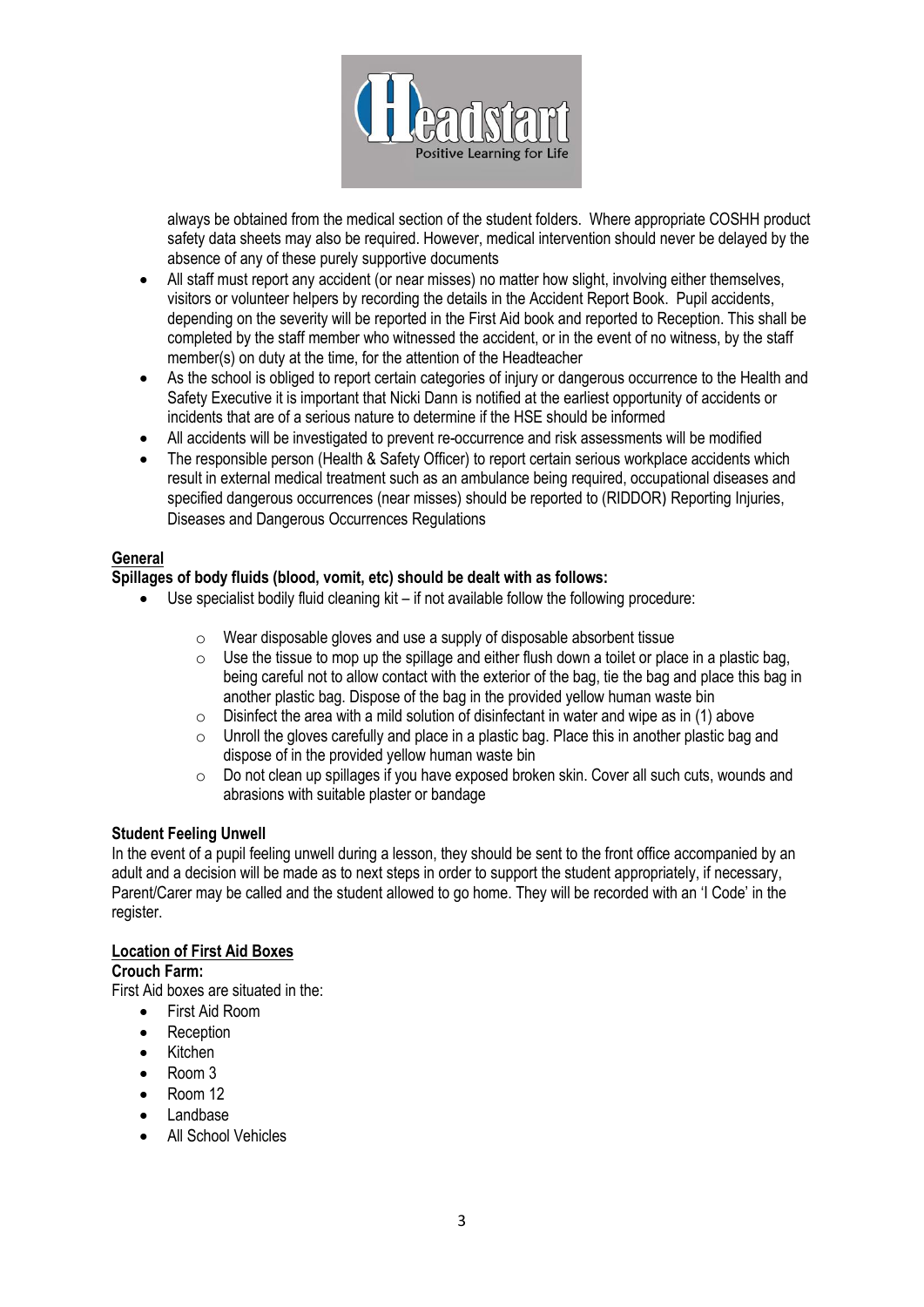

### **Oakfield:**

First Aid boxes are situated in the:

- First Aid Room
- Barn
- Kitchen
- All School Vehicles
- **Reception**

## **All staff should be familiar with the location of the first aid boxes and the contents in them.**

# **Qualified First Aiders**

The qualified first aiders at work on each site are as follows:

- Carol Collingwood Crouch
- Sue Carnell Oakfield
- Sue Sheeran Oakfield/Crouch

# **Administration of Medicines**

- A qualified first aider will supervise self-administration and complete the medicines record. Students should not be at school if they are unwell and where possible, students should receive their medication at home
- Permission for self-medication will only be given if advised by the doctor and the appropriate form has been completed. If a student arrives at school with medication and no written instructions or authorisation, a telephone authorisation will be accepted for one day only
- Medication to be given at school should be sent as a single dose, wherever possible, clearly marked with the name of the child and will be stored securely in the office
- Inhalers for asthmatics will be kept in the office but available for immediate use. This is in order to prevent damage or loss which might occur if they are kept on a child's person, to allow an accurate record of usage to be kept and for the safety of other pupils in the school. Asthma medication must be taken on all school visits
- The school will keep medicines and type 1 equipment such as insulin in a locked secure place with access only by trained staff
- Type 1 diabetes blood sugar monitoring and all insulin injections will be carried out by trained staff members. Any concerns regarding blood sugar levels contact the diabetes nurse for advice and to follow instructions given
- All sharps will be disposed of in the appropriate sharps bin and disposed of in the appropriate manner
- Use of auto-injectors all staff are trained in the use of auto-injectors, with staff working with students requiring the use of an auto-injector receiving individualised training. For further guidance staff should refer to the following link:

[https://assets.publishing.service.gov.uk/government/uploads/system/uploads/attachment\\_data/file/645476/Adren](https://assets.publishing.service.gov.uk/government/uploads/system/uploads/attachment_data/file/645476/Adrenaline_auto_injectors_in_schools.pdf) [aline\\_auto\\_injectors\\_in\\_schools.pdf](https://assets.publishing.service.gov.uk/government/uploads/system/uploads/attachment_data/file/645476/Adrenaline_auto_injectors_in_schools.pdf)

## **Drugs/Medicines**

- All drugs, medicines and pills must be kept locked in the First Aid Room or Reception.
- Students may not have unsupervised access to rooms containing medical cabinets.

All drugs, medicines, pills will only be administered if:

- It has been prescribed by a medical practitioner
- A parental consent form is completed:
	- $\circ$  The medication is in its original packaging clearly stating
	- o Child's name